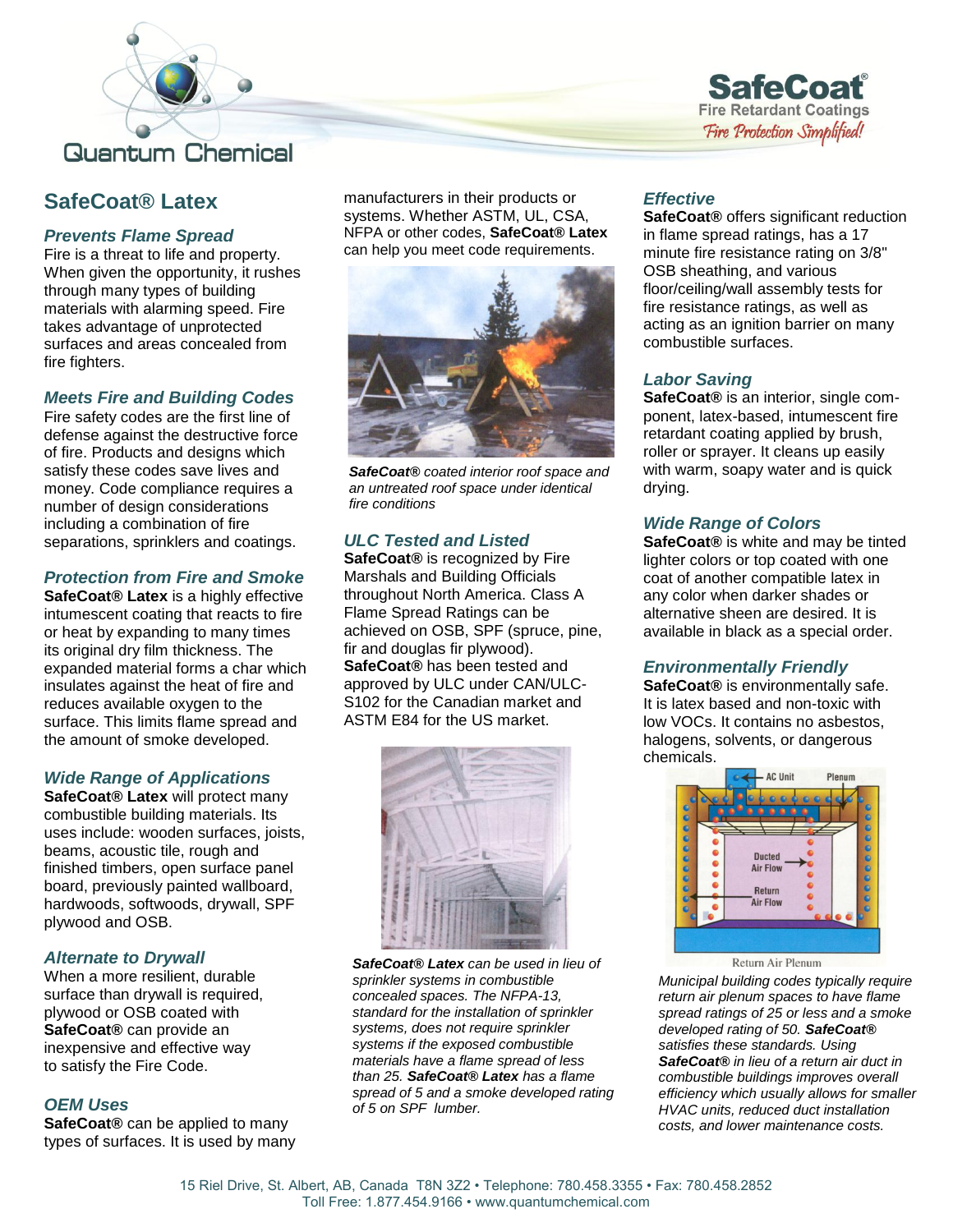



## **DESCRIPTION**

**SafeCoat® Latex Intumescent Coating** is a single component latex, intumescent fire retardant coating suited for interior applications on various combustible substrates including SPF Plywood (Spruce/Pine/Fir), Oriented Strand Board (OSB), wood trusses and rough stud construction, where Flame Spread Ratings of 25 or less ("Class A" or Class 1) and low Smoke Developed Ratings are required. It limits flame spread by expanding to many times the original dry film thickness when exposed to heat. This expanded material forms a char which insulates the substrate against heat, and reduces available oxygen to the surface. It provides a "**Class A**" Flame Spread rating of 25 or less as tested under **ASTM E84** and **CAN/ULC S102** standards and various Fire Resistance tested floor/ceiling/wall assemblies as tested under **ASTM E-119 Floor/Ceiling, NFPA 251, Small Scale Test, CAN/ULC S101. Meets the CAN/ULC\ S-101 and S-102 on 3/8" OSB for Edmonton and Calgary residential sidewall market.**

#### **USES**

- Imparts a Class A Flame Spread Rating to dimensional lumber, plywood and Oriented Strand Board (OSB)
- Replaces sprinklers in combustible concealed spaces, under NFPA-13
- Can be applied as a mandatory upgrade to assist owners and property managers to meet the latest fire and building code requirements or as a voluntary upgrade to lower fire risks
- 17-minute fire resistance on 3/8" OSB sheathing
- Used in lieu of drywall on plywood and OSB which provide greater strength and resilience than drywall

#### **FEATURES**

- **Non-toxic:** contains no asbestos, harmful ingredients, halogens or solvents and has low VOCs
- **Cost-effective:** applied at 150 ft2/usg, to achieve a "Class A" flame spread rating
- F**ire-resistant:** will not burn in liquid or solid state.
- Under fire conditions, it forms a char, preventing the spread of flames, and slowing the penetration of heat through the substrate
- Has excellent **adhesion** and **durability**
- **Tintable:** use a latex based "universal tint"
- **Easy to use**: may be spray, brush, or roller applied

#### **PROPERTIES**

| <b>Coating Type</b><br><b>Finish</b><br>Color                     | Latex<br>White, flat finish<br>Standard: White<br>Special Order: Black                                                                                                                                        |  |  |  |
|-------------------------------------------------------------------|---------------------------------------------------------------------------------------------------------------------------------------------------------------------------------------------------------------|--|--|--|
| <b>Tinting</b>                                                    | May be tinted (light colors only)<br>Use standard latex or universal<br>colorants. Do not exceed 26 mL of tint<br>per liter of SafeCoat® Latex.                                                               |  |  |  |
| Specific Gravity 10.9 lbs/US Gallon or 1.30 g/mL                  |                                                                                                                                                                                                               |  |  |  |
| Solids by Weight 58%                                              |                                                                                                                                                                                                               |  |  |  |
| Solids by Volume 47%                                              |                                                                                                                                                                                                               |  |  |  |
| VOC                                                               | 25 g/l or 0.2 lbs/USG                                                                                                                                                                                         |  |  |  |
| <b>Dry Time</b>                                                   | Touch: 30 min. to 1 hour (varies with<br>temperature and humidity)<br>Recoat: 1 to 2 hours<br>Full cure: 48 hours                                                                                             |  |  |  |
| Film<br><b>Thickness</b>                                          | Wood<br>Wet: 10.7 mils (150 sq.ft./gallon)<br>Dry: 5.0 mils<br>Foam<br>Wet: 21 mils (80 sq.ft./gallon)<br>Dry: 10 mils<br>(For foam, Class A Ignition Barrier<br>only. Use with OSB for a thermal<br>barrier) |  |  |  |
| <b>Flash Point</b>                                                | No Flash                                                                                                                                                                                                      |  |  |  |
| Storage Limits Keep from freezing (above 50° F, 10°C<br>required) |                                                                                                                                                                                                               |  |  |  |
| <b>Shelf Life</b>                                                 | 24 months                                                                                                                                                                                                     |  |  |  |
| Packaging                                                         | Available in one, five, 55 and 275 US<br>gallon quantities                                                                                                                                                    |  |  |  |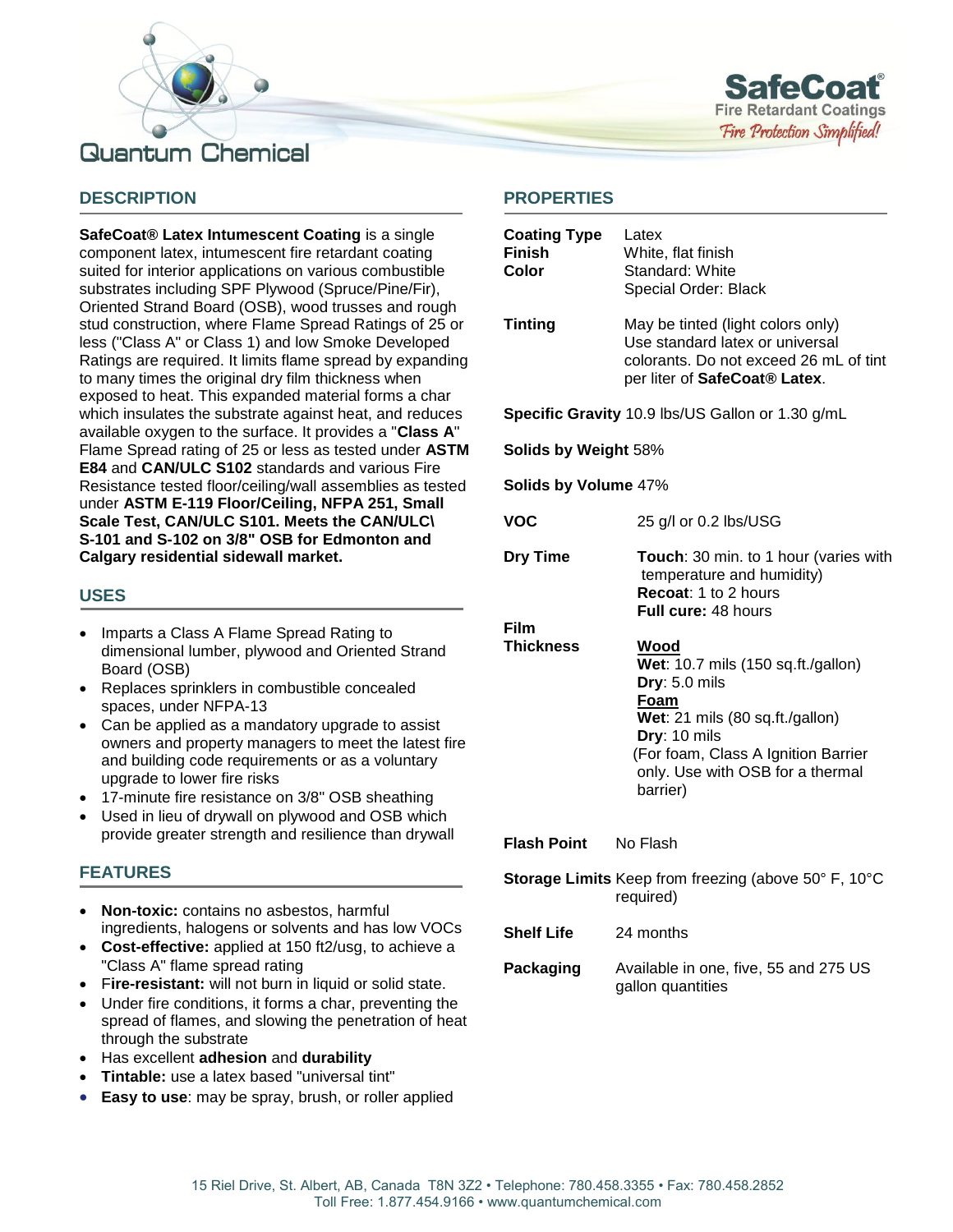



## **PRODUCT WARRANTY**

Recommendations for the use of our products are based on tests carried out at government approved labs. Manufacturer and seller are not responsible for results where the product is used under conditions beyond our control. The purchaser of this product must rely on his own judgement in determining suitability for his purpose, and in applying directions as to handling and use. Quantum makes no warranty, expressed or implied, except that if this product proves on inspection to be defective, Quantum will replace such quantity of the product proven to be defective or refund the purchase price of defective product. Labour costs and other consequential damages are hereby excluded. No representative or purported agent of Quantum has the authority to change this warranty. The information contained herein is subject to change without notice. If in doubt, contact your Quantum Representative for current Technical Data Sheets (TDS).

### **APPLICATION INSTRUCTIONS**

#### **Surface Preparation:**

All surface preparation should be carried out in accordance with good painting practices. Remove all loose, peeling or powdery paint, dirt, grease, oil, wax and other foreign material with a suitable cleaner and allow to thoroughly dry. Repair cracks, holes and surface imperfections and dull smooth or glossy surfaces with sandpaper. To prevent tannin staining, new wood surfaces should be coated with a stain blocking primer. This is particularly recommended when coating Oriented Strand Board (OSB).

#### **Application:**

**SafeCoat® Latex Fire Retardant Coating** can be applied by brush, roller or airless spray. Airless equipment is most desirable. Use Graco Model 450 or larger or other long-stroke piston type units. Alternatives include gravity fed "Hero" or other diaphragm units. Use a 16 to 21 thousand aperture, with a 12" fan for optimum results. Apply uniformly to entire surface. If thinning is required use clean water only and do not exceed 200 mL per gallon. Surface and ambient temperature must be maintained at greater than 50° F (10°C) during application and must remain so for at least 48 hours following the application. **SafeCoat® Latex** is intended for interior use only. If the coated substrate will be

subject to repeated washing or used in an area of constant high humidity >70%, ONE finish coat of a latex paint is required. Testing has shown **SafeCoat® Latex, with one topcoat of another Latex paint** maintains its Class A Flame Spread Rating. Additional coats have not been tested and therefore cannot be recommended. Before applying any finishing coat consult the manufacturer or their representative.

A wet film thickness gauge can be used at the start of the application to ensure sufficient **SafeCoat® Latex** has been applied. At an application rate of 150 ft2/USG the wet film thickness should be 10.7 mil and will yield a dry film thickness of 5.0 mil.

To provide an ignition barrier on spray-foam insulation, apply at 80 ft2/USG. If a thermal barrier is required for foam to satisfy fire codes, 3/8" OSB top coated with **SafeCoat® Latex** will provide both a thermal and ignition barrier. The application of **SafeCoat® Latex** should be uniform and leave no exposed uncoated surfaces or edges. If the lumber is precoated it should be checked following installation to ensure that construction procedures have not created any exposed uncoated areas. Touch-up any exposed areas with **SafeCoat® Latex.**

#### **Clean Up:**

All application tools can be easily cleaned with water. If product has dried on, use hot soapy water to soften and remove it.

#### **Precautions:**

**SafeCoat® Latex** is not "WHMIS" regulated nor is it subject to the "Transportation of Dangerous Goods Act and Regulations". See MSDS for additional information.

#### **CERTIFICATION**

Each container bears a label with the following marks:



ULC Listing number is BMQXC.R19565.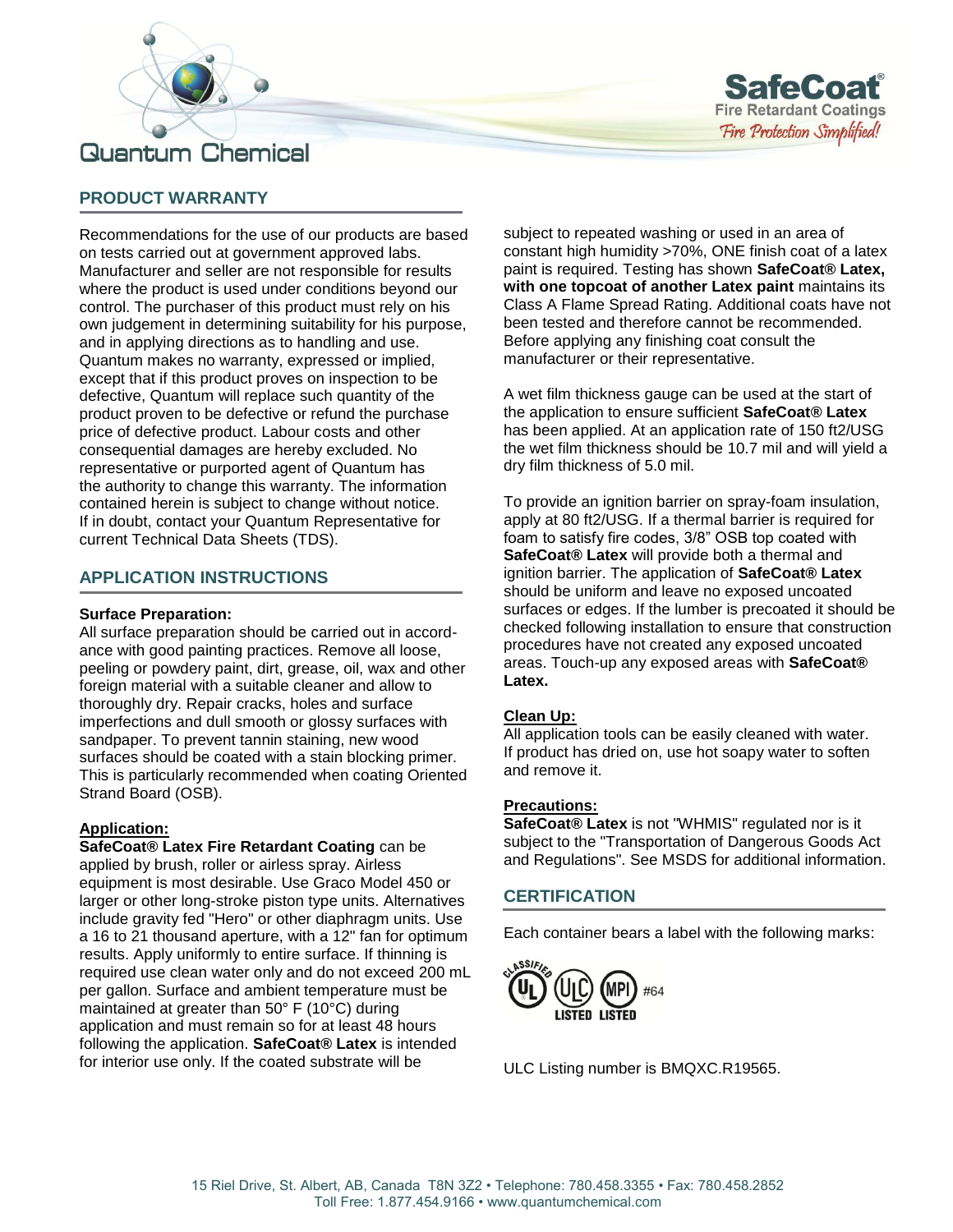



## **TEST RESULTS**

#### **FLAME and SMOKE DEVELOPED RATING**

Testing was conducted in accordance with **ASTM E84** and **CAN/ULC-S102** "Standard Method of Test for Surface Burning Characteristics of Building Materials and Assemblies".

| <b>Material</b>                                                                                                     | <b>Application Description</b>                                                                                                                                                                                                                                                                                                                                                                                                                                                                                                                                                                                                                                                                                                                | <b>Flame Spread</b><br>Rating | <b>Smoke Developed</b><br><b>Classification</b> |
|---------------------------------------------------------------------------------------------------------------------|-----------------------------------------------------------------------------------------------------------------------------------------------------------------------------------------------------------------------------------------------------------------------------------------------------------------------------------------------------------------------------------------------------------------------------------------------------------------------------------------------------------------------------------------------------------------------------------------------------------------------------------------------------------------------------------------------------------------------------------------------|-------------------------------|-------------------------------------------------|
| <b>Douglas Fir Lumber</b>                                                                                           | SafeCoat® Latex at a rate of 3.7 m2/L or<br>150 sq. feet per gallon                                                                                                                                                                                                                                                                                                                                                                                                                                                                                                                                                                                                                                                                           | 5                             | 5                                               |
| <b>SPF Plywood</b>                                                                                                  | SafeCoat® Latex at a rate of 3.7 m2/L or<br>150 sq. ft. per gallon.                                                                                                                                                                                                                                                                                                                                                                                                                                                                                                                                                                                                                                                                           | 5                             | 0                                               |
| <b>Oriented Strand Board</b>                                                                                        | OSB (11 mm nominal thickness), coated with<br>SafeCoat® Latex at a rate of 3.7m2/L or 150<br>sq. ft. per gallon.                                                                                                                                                                                                                                                                                                                                                                                                                                                                                                                                                                                                                              | 10                            | 20                                              |
| <b>High Density</b><br><b>Polyurethane Foam</b>                                                                     | Coated with SafeCoat® Latex at 80 sq. feet<br>per gallon meets the ignition barrier. This<br>does not qualify the product as a thermal<br>barrier over polyurethane spray foam which is<br>part of the Canadian code requirement for all<br>applications. The addition of 3/8" OSB or SPF<br>plywood coated with the SafeCoat® Latex as<br>per above, over the spray foam would satisfy<br>the thermal and ignition requirement.                                                                                                                                                                                                                                                                                                              | 25                            | 150                                             |
| 3/8" OSB Sheathing<br>for Residential<br><b>Construction. Coated</b><br>boards must bear the<br>ULC-approved stamp. | Mineral & Fibre Board Listing CAN/ULC-S102<br>satisfies code requirements for residential<br>construction for flame spread in Edmonton<br>and Calgary jurisdictions for side-walls closer<br>than 1.5 meters or outside the 10-minute<br>response time. SafeCoat® Latex is listed and<br>the application must also be listed. This<br>requires the application to be done in a<br>controlled environment by a certified<br>applicator. Boards must bear the ULC Listed<br>Stamp for Mineral and Fibre Boards. These<br>boards meet the Class A Flame Spread<br>requirement as well as the 15-Minute Fire<br>Resistance requirement (see test below).<br>Contact Quantum for additional information<br>on availability of this coated product. | 10                            | 20                                              |

\*Suitable latex paints may be applied in 1 coat on the SafeCoat® Latex to achieve a different colour, sheen, or more cleanable finish or when the product will be subject to frequent cleaning. The SafeCoat® 725 is no longer manufactured. Contact Quantum or Quantum distributors for additional information if required.